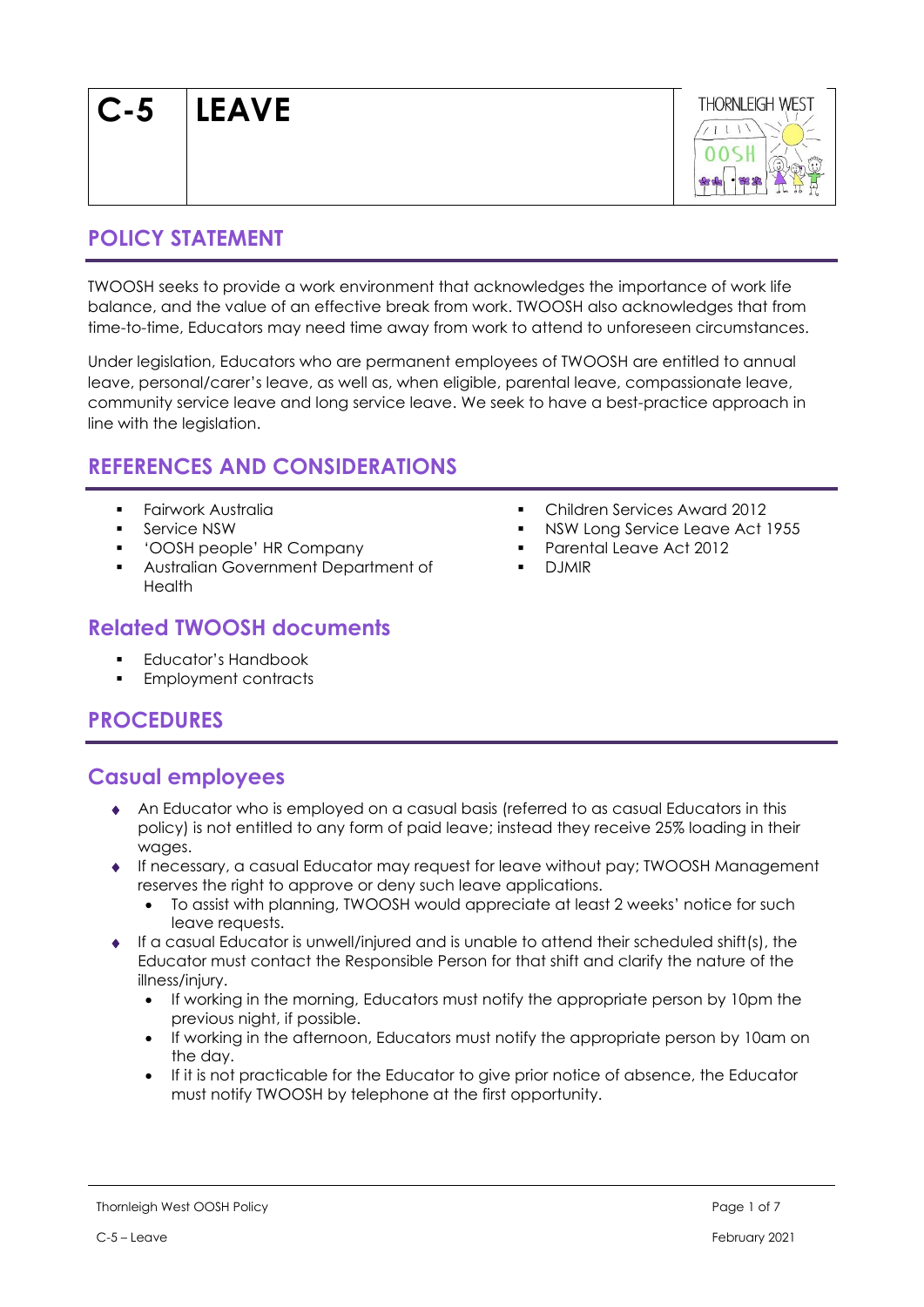Casual Educators are also entitled to unpaid family and domestic violence leave, community service leave and compassionate leave. Casual Educators are to enter any type of required leave as 'Leave Without Pay' into the Employment Hero APP or Employment Hero Desktop system.

## **Permanent employees**

## **Annual leave**

- All Educators who are employed on a permanent basis (referred to as permanent Educators in this policy) are entitled to 4 weeks of annual leave for each completed year of service (pro-rata based on hours worked for part-time Educators). Leave is accrued progressively during a year of service.
- TWOOSH will only approve leave that has already been accrued. Paid leave in advance may only be granted in exceptional circumstances, solely at the Director's discretion.
	- Two (2) weeks of annual leave must be taken during the Christmas/New Year vacation period in conjunction with TWOOSH close-down period. Educators must ensure that they have sufficient paid annual leave credit for this purpose.
- Permanent Educators need to discuss their intentions to take annual leave with the Director prior to entering it the Employment Hero system. At least 4 weeks' notice is required, however, more is preferred where possible.
- TWOOSH will try its best to accommodate leave requests, but leave approval is subject to operational requirements of TWOOSH.
- If a permanent Educator accrues more than 6 weeks' annual leave, Management and the Educator will discuss and agree on a plan for the Educator to take some annual leave. If an agreement cannot be reached, Management reserves the right to direct the Educator to take their leave.
- If a permanent Educator needs to take further leave but have used up their annual leave entitlements, a request to take leave without pay will need be assessed on a case-by-case basis. Generally, applications for leave without pay are discouraged.
- At the end of their employment at TWOOSH, a permanent Educator's unspent accrued leave will be paid out.

## **Personal/carer's leave**

- All permanent Educators are entitled to 10 days of personal/carer's leave per year of service (pro-rata based on hours worked for part-time Educators). Leave is accrued progressively during a year of service.
- TWOOSH will only approve leave that has already been accrued. Paid leave in advance may only be granted in exceptional circumstances, solely at the Director's discretion.
- A permanent Educator can take personal/carer's leave:
	- if they are unfit for work because of their own personal illness or injury, or
	- to provide care or support to a member of their immediate family or household because of a personal illness, injury or unexpected emergency affecting the member.
- If a permanent Educator is unable to attend their scheduled shift(s) because of illness or injury (their own or a family member – see preceding point), the Educator must contact the Responsible Person (via phone call or message) for that shift and state the nature of the illness/injury as well as how long they expect to be away from work.
	- If working in the morning, Educators must notify the appropriate person by 10pm the previous night, if possible.
	- If working in the afternoon, Educators must notify the appropriate person by 10am on the day.
	- If it is not practicable for the Educator to give prior notice of absence, the Educator must notify TWOOSH by telephone at the first opportunity.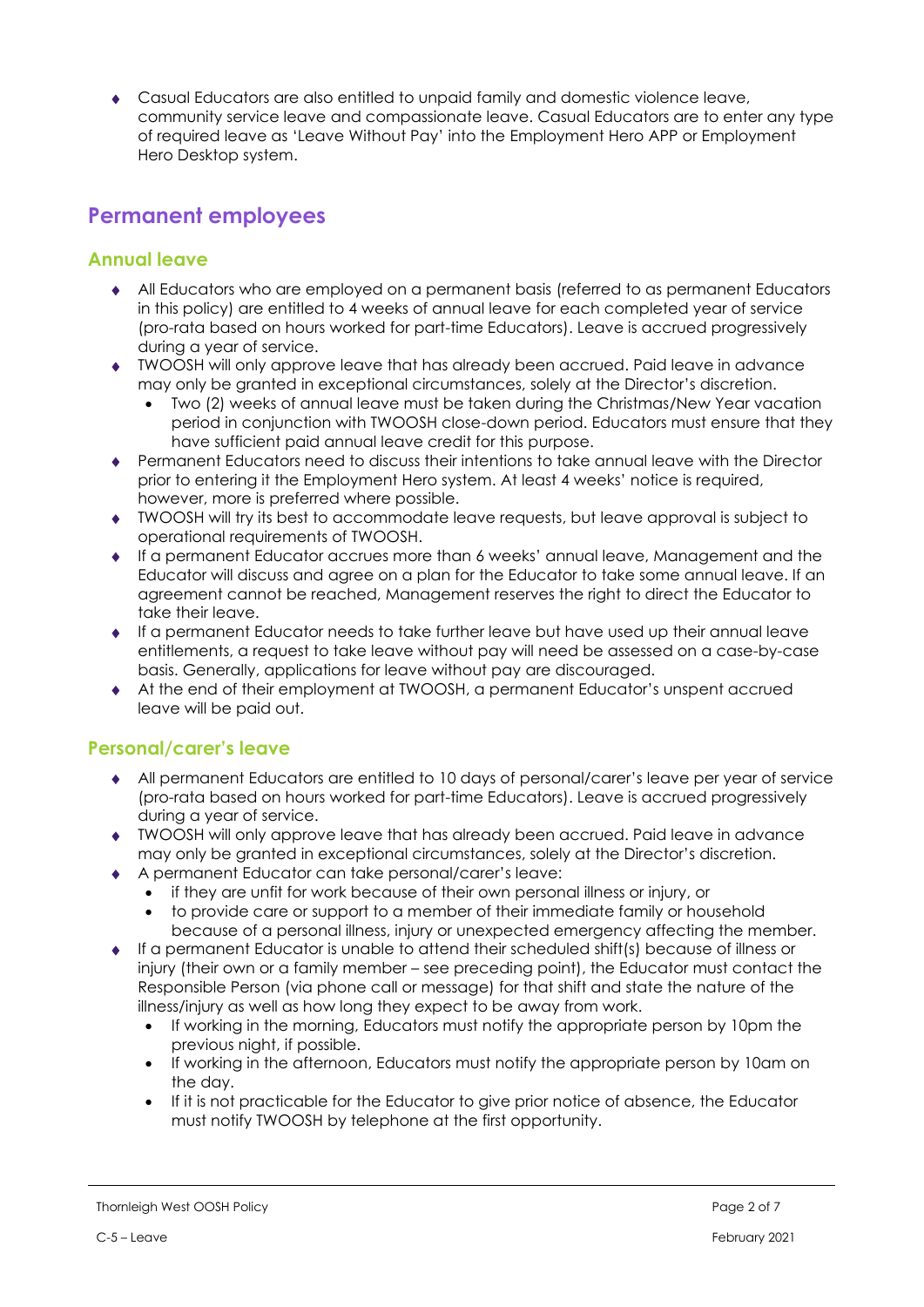- Wherever possible, planned medical or dental appointments should be made outside the Educator's normal working hours.
- Applications for personal/carer's leave must be accompanied by a medical certificate or other satisfactory evidence in the following circumstances:
	- Where the absence exceeds two consecutive days; or
	- The Educator has previously been absent for an aggregate of four days without producing a medical certificate during the 12 months immediately preceding the claim; or
	- Where the absence falls on a working day before or after a public holiday, a weekend, a rostered day off or an annual leave day.

The Educator may not be entitled to personal/carer's leave if a certificate is not provided. The medical certificate provided must be able to convince a reasonable person that the Educator was genuinely entitled to the leave.

- If an Educator takes more than 6 personal/carer's leave days in the 6-month bonus cycle, this may affect the bonus amount they receive.
- While an Educator's personal/carer's leave accrues from year to year, at the end of their employment at TWOOSH, an Educator's unspent personal/carer's leave is not paid out.

### **Medical certificates**

- A medical certificate from a health professional stating that the Educator (or a person under their care) is suffering from a 'medical condition or personal illness' will only be accepted for occasional or short-term absences.
- For absences exceeding 2 days, or if an Educator's absence appears to be regular or patterned, or if an Educator has had more than an aggregate of 4 days' absence in the preceding 12 months, the following applies:
	- Due to the responsibility inherent in the work we do, and exclusion obligations on services dictated by the Department of Health, in these circumstances, the medical certificate must state the 'nature of the illness or injury suffered'.
		- o Examples of the 'nature of the illness or injury suffered' may include back strain, abdominal complaint, a cold, flu, migraine or any other general description that will explain the condition that prevents you from working.
	- A medical certificate merely stating that the Educator is suffering from a 'medical condition or personal illness' will not be accepted.
		- It is an Educator's responsibility to ensure that their health professional is aware:
			- o that the Educator works in Children's Service
			- o of the requirement to state the 'nature of the illness or injury suffered' in the medical certificate
			- o of the recommended exclusion periods for infectious diseases determined by the Australian Government National Health & Medical Research Council, and reflects this in the medical certificate.

### **Compassionate leave**

- All permanent Educators are entitled to 2 days of compassionate leave per year regardless of employment duration, that can be taken when a member of an Educator's immediate family or household either dies or contracts/develops a life-threatening illness or injury, or as agreed by the Director.
- $\bullet$  The compassionate leave can be taken as:
	- A single continuous 2-day period
	- 2 separate 1-day periods
	- Any separate periods that the employee and employer agree on.
- Compassionate leave does not accumulate from year to year and does not come out of an Educator's personal/carer's or annual leave balance. It can be taken any time an educator needs to take it.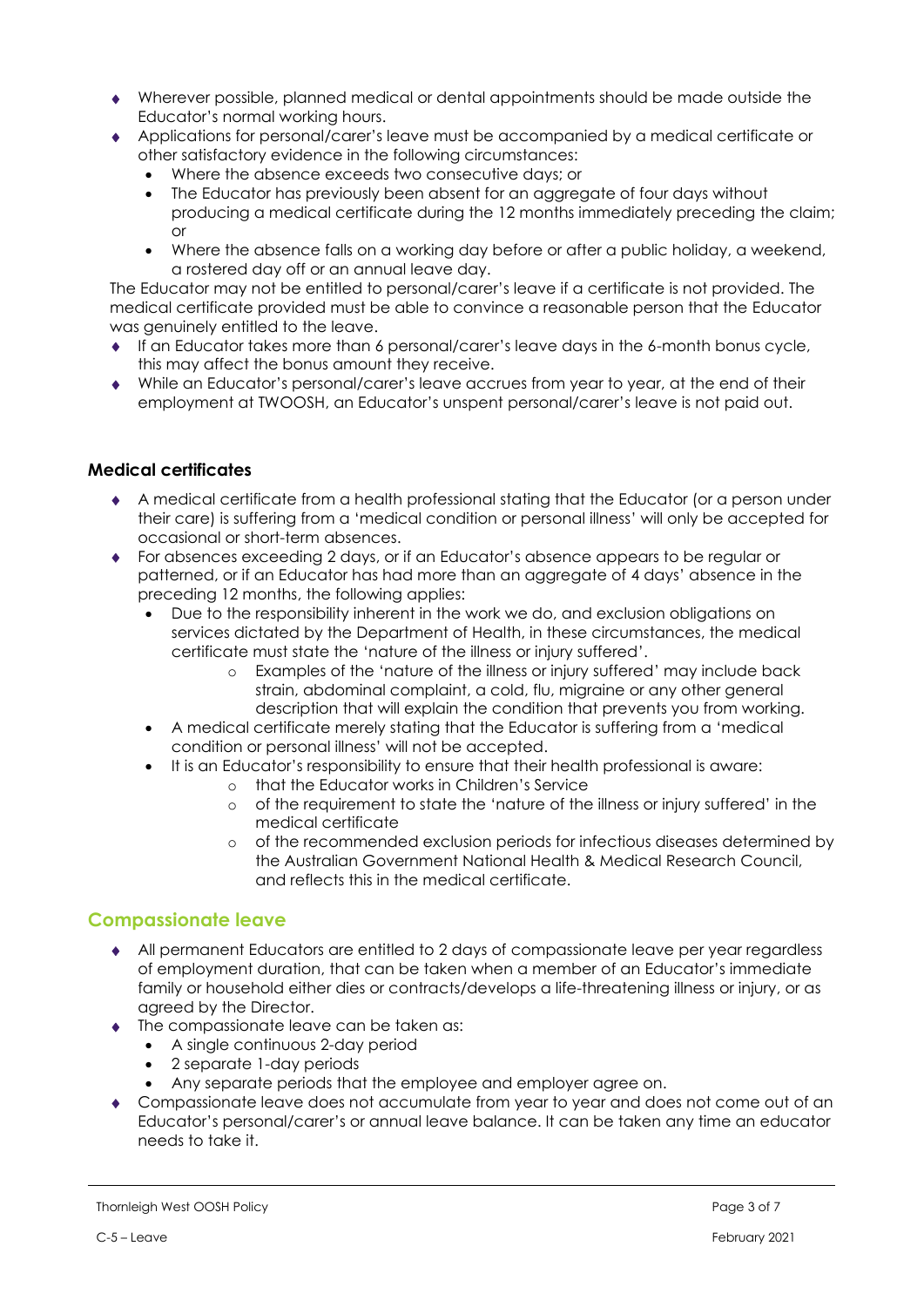## **Family and domestic violence leave**

 All permanent Educators are entitled to 5 days of unpaid family and domestic violence leave each year.

### **Community service Leave**

- All permanent Educators, can take community service leave for certain activities such as:
	- voluntary emergency management activities
	- jury duty (including attendance for jury selection).
- With the exception of jury duty, community service leave is unpaid.

## **Parental leave**

- Parental leave includes maternity, paternity and adoption leave.
- Educators who have or will have primary responsibility for the care of a child (as a result of birth or adoption of a preschool-aged child) and who have completed 12 months continuous full-time, part-time or casual (regular and systematic) service with TWOOSH at the time the leave is commenced are entitled to 12 weeks parental leave pro-rata.
- The type and extent of parental leave depends on the length of continuous service with TWOOSH.
- The paid parental leave entitlement is based on the Educator's rate of pay at commencement of the period of parental leave.
- Primary carers are those who have full-time primary responsibility for taking care of the child, as defined in the Act.

| Length of continuous full time<br>services (or part time equivalent) | Carer                            | Paid leave entitlement                                                                                                                                                          |
|----------------------------------------------------------------------|----------------------------------|---------------------------------------------------------------------------------------------------------------------------------------------------------------------------------|
| Less than 52 weeks                                                   | Primary or<br>secondary<br>carer | Nil                                                                                                                                                                             |
| 52 weeks or more                                                     | Primary<br>carer                 | 12 weeks of paid leave (pro-rata based on<br>regular weekly hours). Amount paid by<br><b>TWOOSH will be the gap between government</b><br>payments and Educator's regular wage. |
| 52 weeks or more                                                     | Secondary<br>carer               | 3 weeks of paid leave (pro-rata based on<br>regular weekly hours). Amount paid by<br><b>TWOOSH will be the gap between government</b><br>payments and Educator's regular wage.  |

### **Paid parental leave for subsequent children**

- Paid parental leave as set out in this policy is only available for subsequent pregnancies if an Educator has returned to work for at least 36 weeks (9 months), or equivalent, between parental leave periods.
- Eligible Educators will be offered the same paid leave entitlements set out in the table above.

### **Unpaid parental leave**

Educators are entitled to unpaid parental leave as prescribed by the National Employment Standards. Educators are eligible for up to 52 weeks' unpaid parental leave if they have either:

```
Thornleigh West OOSH Policy Page 4 of 7
```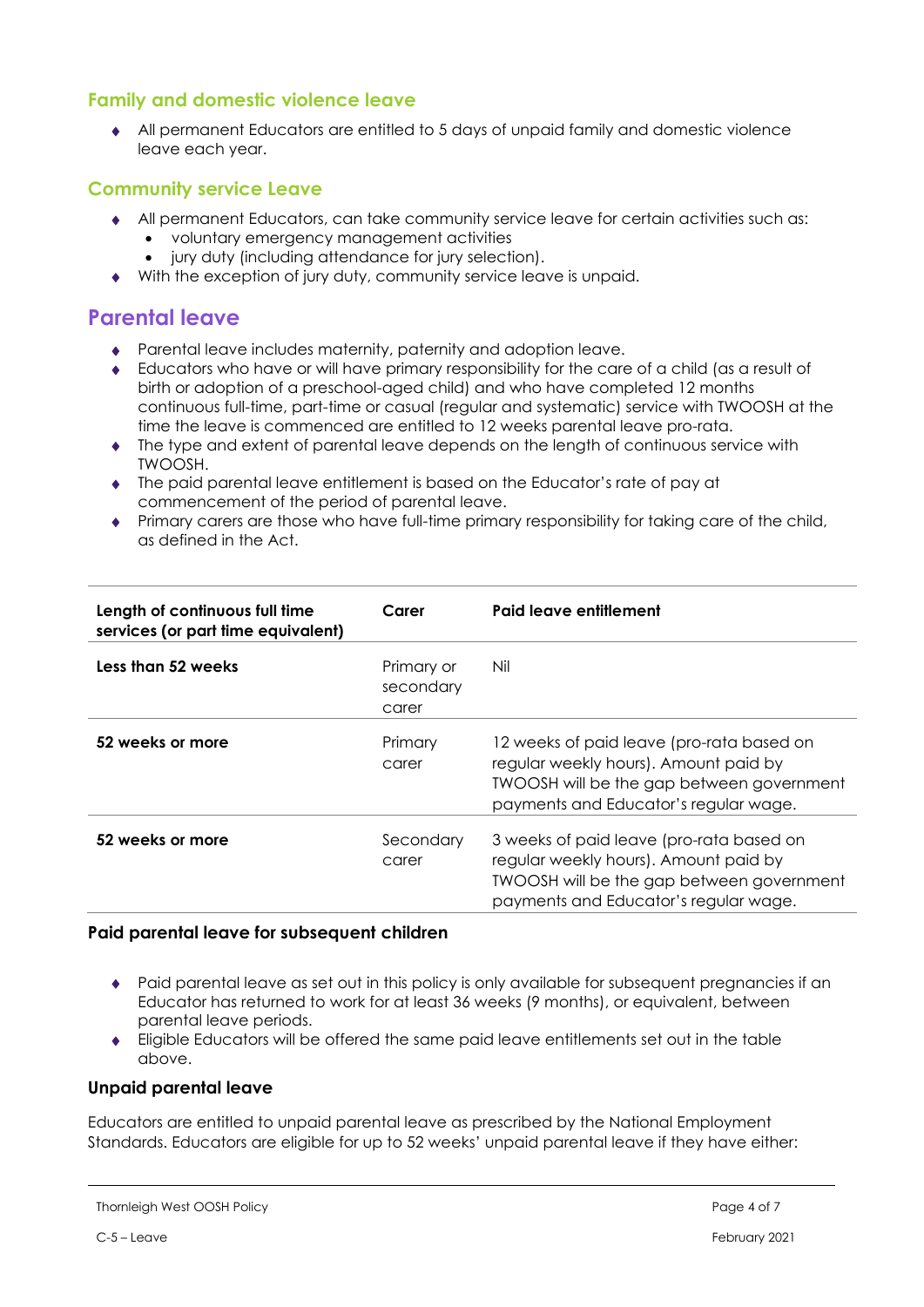- been employed on a regular and systemic basis for a period of 52 weeks or more; and
- would have reasonable expectation of continuing employment on a regular and systemic basis.

### **Commencing parental leave**

Unless agreed otherwise with TWOOSH, parental leave must be taken:

- within 12 months from the birth of the child or the official date of adoption/placement
- in a continuous block.

A pregnant Educator may commence leave associated with the birth of a child 4 weeks before the expected date of birth of the child. The Educator may request to commence leave at an earlier or later date, but must provide to the employer a medical certificate stating:

- ◆ the Educator is unfit for work; or
- $\bullet$  if the Educator is fit for work, whether it is advisable for the Educator to continue to work in their present role.

### **Applying for parental leave**

Application for parental leave must be made at least 3 months before commencing parental leave using the appropriate application form. The application must be made in writing to the TWOOSH Director or, in the case of the TWOOSH Director, to the TWOOSH Management Committee setting out:

- $\bullet$  the due date of the pregnancy or adoption
- ◆ date the parental leave is to be commenced
- a nominated return date.

### **Changes to period of leave**

- An Educator who wishes to request an extension of parental leave must give at least 2 months' written notice before the original return date nominated by the Educator. This must be agreed to in writing by TWOOSH Management.
- ◆ Leave may be shortened only with the consent of TWOOSH and the Educator must make the request in writing with at least 2 months' notice.

#### **Including annual and long-service leave**

- An Educator may take any annual or long service leave entitlements as part of their parental leave providing the total leave period is not more than 52 weeks. Any accrued annual leave or long service entitlements to be taken will be paid at commencement of your parental leave. No leave can be taken from the middle of the unpaid portion of a person's parental leave.
- Sick leave cannot be taken while an Educator is on parental leave.

#### **Returning after parental leave**

- An Educator must provide written notice to TWOOSH at least 2 months before the nominated parental leave return date to advise TWOOSH of their intention to return (or not return) to work following parental leave.
- If an Educator requests to return to work under a different arrangement (e.g. full time to part time), approval of the application is at the absolute discretion of the Employer. If approval is granted, the Educator may be required to enter into a different Employment Agreement noting the new arrangement.

#### **Special unpaid parental leave**

- A pregnant Educator who is eligible for unpaid parental leave can take special unpaid parental leave if:
	- she has a pregnancy-related illness, or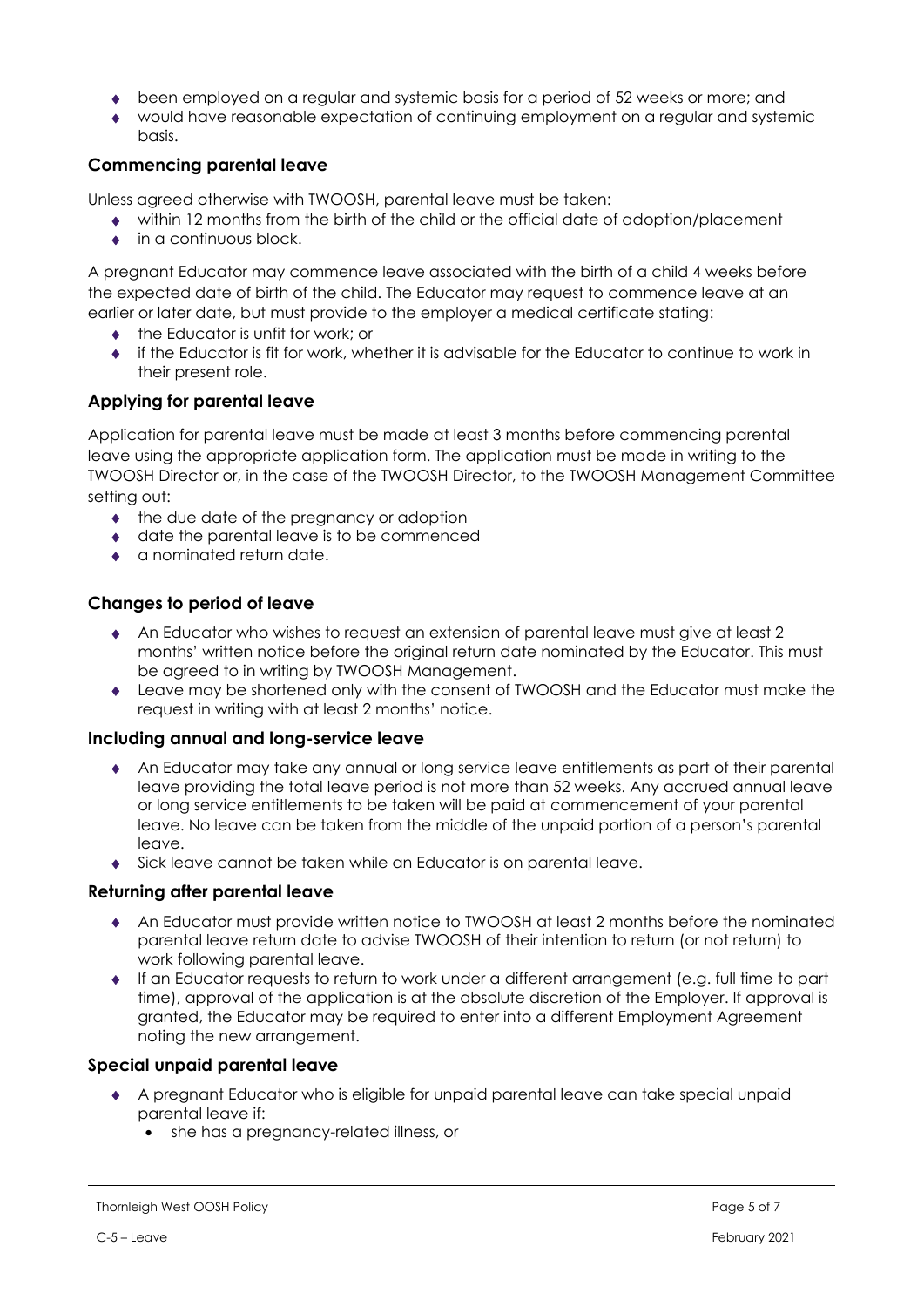- her pregnancy ends after 12 weeks because of a miscarriage, termination or stillbirth.
- If an Educator takes special unpaid parental leave because of a pregnancy-related illness, the leave will end when the pregnancy or illness ends, whichever is earlier. If she takes leave because of a miscarriage, termination or still birth, leave can continue until she is fit for work.
- Special unpaid parental leave will not reduce the amount of regular unpaid parental leave that an Educator can take.

#### **Special paid parental leave**

- An Educator is eligible for special paid parental leave in the event of a miscarriage, termination or still birth after 22 weeks' pregnancy.
- This special paid parental leave will be paid at the Educator's regular full pay for a period of 2 weeks.
- If required, special paid parental leave can be taken before or after special unpaid parental leave.

## **Long-service leave**

| Length of continuous full-time<br>service (or part time equivalent) | Employee                                                                          | Paid leave entitlement                                                                                                                                                                                                                                    |
|---------------------------------------------------------------------|-----------------------------------------------------------------------------------|-----------------------------------------------------------------------------------------------------------------------------------------------------------------------------------------------------------------------------------------------------------|
| Less than 5 years<br>More than 5 years but less 10 years            | All staff,<br>including<br>permanent<br>(full-time or<br>part-time)<br>and casual | Nil<br>May be entitled to pro-rata long-service leave<br>if the Educator:<br>• resigns on account of illness, incapacity,<br>domestic or other pressing necessity, or<br>Is dismissed for any reason except serious or<br>$\bullet$<br>wilful misconduct. |
| More than 10 years<br>Each additional 5 years beyond 10<br>years    |                                                                                   | 2 months (8.667 weeks) of paid leave (pro-rata<br>based on regular weekly hours).<br>1 month (4.3 weeks) of paid leave                                                                                                                                    |

### **Continuous service**

- Continuous service includes any educator who is employed by TWOOSH as a full-time, parttime, or casual employee, that has completed regular and systematic service at TWOOSH for a period of 10 years or more.
- $\bullet$  In certain circumstances e.g. parental leave, a break will not affect the continuity of an Educator's service but will not count when calculating the length of service. Additionally, there are other breaks that won't affect the continuity or calculation of service, e.g. personal/carer's leave.

### **Taking long service leave**

Long service leave cannot be paid out as a lump sum while the Educator is still employed. The long service entitlement must be taken as leave or paid on termination.

Long service leave can be taken in one continuous period or if the Director and Educator agree, as follows: